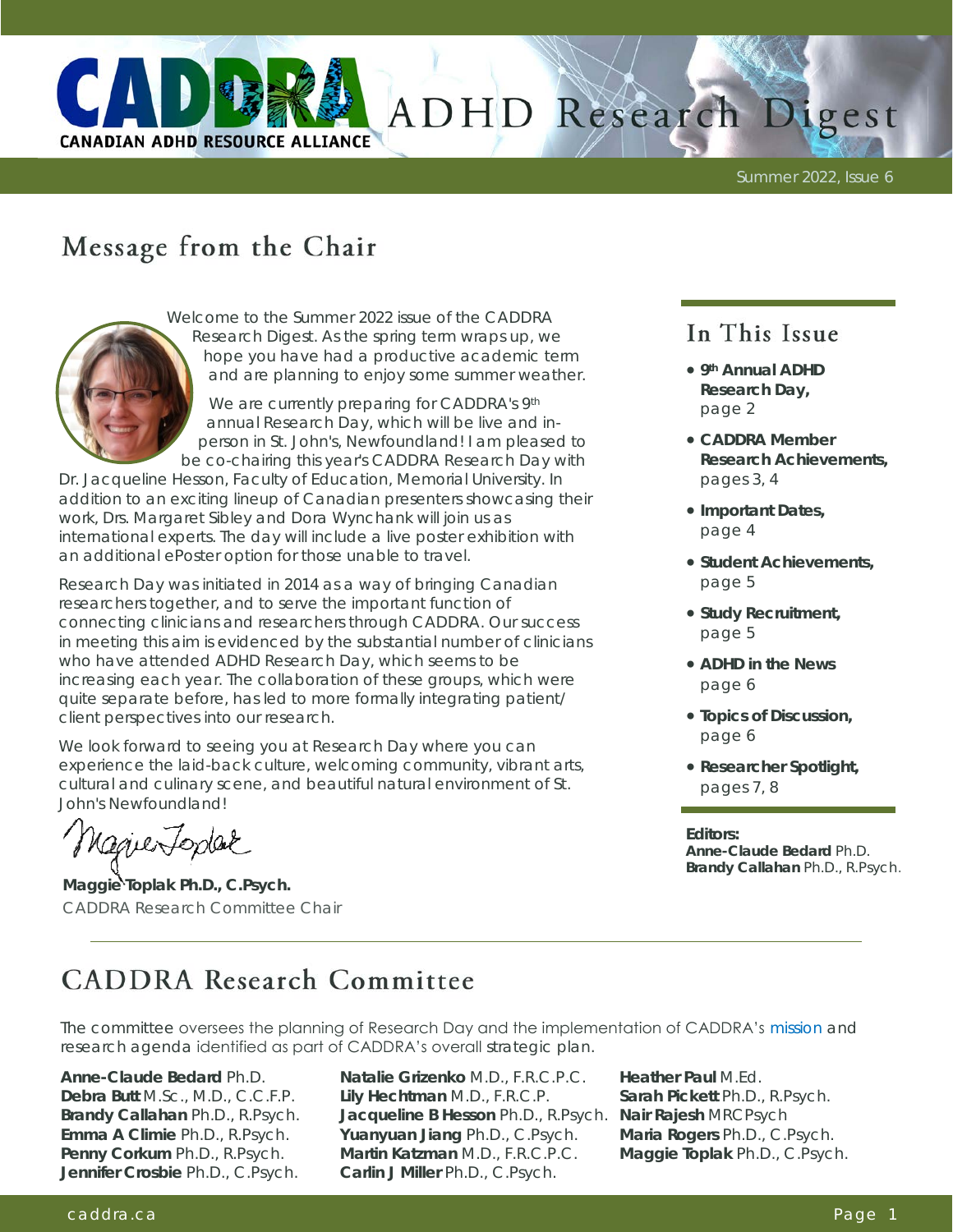Summer 2022, Issue 6



### 9th Annual **ADHD** Research Day Friday, September 30

St. John's, NL

**Registration Open Soon!** 

### **Research Day Keynote Speakers**



**Margaret (Maggie) Sibley, Ph.D.** Dr. Sibley will present on variable patterns of remission in the MTA study [Read her full bio.](http://caddra.joynadmin.org/documents/1033/62a39ef6c2d0c51e9c52b7c2.pdf) 

Read some recent work:

- [Variable Patterns of Remission From](https://ajp.psychiatryonline.org/doi/pdf/10.1176/appi.ajp.2021.21010032)  [ADHD in the Multimodal Treatment](https://ajp.psychiatryonline.org/doi/pdf/10.1176/appi.ajp.2021.21010032)  [Study of ADHD](https://ajp.psychiatryonline.org/doi/pdf/10.1176/appi.ajp.2021.21010032)
- [Late-Onset ADHD Reconsidered](https://ajp.psychiatryonline.org/doi/full/10.1176/appi.ajp.2017.17030298)  [With Comprehensive Repeated](https://ajp.psychiatryonline.org/doi/full/10.1176/appi.ajp.2017.17030298)  [Assessments Between Ages 10 and](https://ajp.psychiatryonline.org/doi/full/10.1176/appi.ajp.2017.17030298)  [25](https://ajp.psychiatryonline.org/doi/full/10.1176/appi.ajp.2017.17030298)



**Dora Wynchank, MBChB, MMed, FCPsych, Ph.D.** 

Dr. Wynchank will present on ADHD throughout the reproductive cycle. [Read her full bio.](http://caddra.joynadmin.org/documents/1033/62a39f01473d61409334bf22.pdf) 

Read some recent work:

- [Cycling With ADHD?](https://journals.co.za/doi/full/10.10520/ejc-menhm_v8_n6_a3)
- [The Association Between](https://www.researchgate.net/profile/Dora-Wynchank/publication/305364357_The_Association_Between_Metabolic_Syndrome_Obesity-Related_Outcomes_and_ADHD_in_Adults_With_Comorbid_Affective_Disorders/links/5bb73b58a6fdcc9552d44545/The-Association-Between-Metabol)  [Metabolic Syndrome, Obesity-](https://www.researchgate.net/profile/Dora-Wynchank/publication/305364357_The_Association_Between_Metabolic_Syndrome_Obesity-Related_Outcomes_and_ADHD_in_Adults_With_Comorbid_Affective_Disorders/links/5bb73b58a6fdcc9552d44545/The-Association-Between-Metabol)[Related Outcomes, and ADHD in](https://www.researchgate.net/profile/Dora-Wynchank/publication/305364357_The_Association_Between_Metabolic_Syndrome_Obesity-Related_Outcomes_and_ADHD_in_Adults_With_Comorbid_Affective_Disorders/links/5bb73b58a6fdcc9552d44545/The-Association-Between-Metabol)  [Adults With Comorbid Affective](https://www.researchgate.net/profile/Dora-Wynchank/publication/305364357_The_Association_Between_Metabolic_Syndrome_Obesity-Related_Outcomes_and_ADHD_in_Adults_With_Comorbid_Affective_Disorders/links/5bb73b58a6fdcc9552d44545/The-Association-Between-Metabol)  [Disorders](https://www.researchgate.net/profile/Dora-Wynchank/publication/305364357_The_Association_Between_Metabolic_Syndrome_Obesity-Related_Outcomes_and_ADHD_in_Adults_With_Comorbid_Affective_Disorders/links/5bb73b58a6fdcc9552d44545/The-Association-Between-Metabol)

**Our 9th Annual ADHD Research Day is returning to in-person!** 

The meeting brings together researchers, clinicians, educators, and students from a wide variety of disciplines to share knowledge, discuss innovative research findings and develop new collaborative research projects in ADHD.

Co-chaired by Jacqueline B Hesson Ph.D., R.Psych. and Maggie Toplak Ph.D., C.Psych.

**Research Day is followed by the 18th Annual CADDRA Conference**, the only two-day national meeting in Canada showcasing the latest scientific, clinical and practical information on ADHD diagnosis, assessment and treatment in children, adolescents and adults.

**Dr. Samuele Cortese** will be a keynote speaker at the conference, along with Drs. Sibley and Wynchank.



**Samuele Cortese, M.D., Ph.D.** Dr. Cortese will present the latest research and meta-analyses on psychosocial treatments and pharmacological treatments in two keynote sessions.

#### [Read his full bio.](http://caddra.joynadmin.org/documents/1033/62a39edd5f47c81390392672.pdf)

Read some recent work:

- [Assessing undertreatment and](https://www.sciencedirect.com/science/article/abs/pii/S0149763421002396)  [overtreatment/misuse of ADHD](https://www.sciencedirect.com/science/article/abs/pii/S0149763421002396)  [medications in children and](https://www.sciencedirect.com/science/article/abs/pii/S0149763421002396)  [adolescents across continents:](https://www.sciencedirect.com/science/article/abs/pii/S0149763421002396)  [A systematic review and meta](https://www.sciencedirect.com/science/article/abs/pii/S0149763421002396)[analysis](https://www.sciencedirect.com/science/article/abs/pii/S0149763421002396)
- The Effects of ADHD Teacher [Training Programs on Teachers](https://journals.sagepub.com/doi/pdf/10.1177/1087054720972801)  [and Pupils: A Systematic Review](https://journals.sagepub.com/doi/pdf/10.1177/1087054720972801)  [and Meta-Analysis](https://journals.sagepub.com/doi/pdf/10.1177/1087054720972801)

### **CADDRA/KBHN Awards**

We are pleased to announce that Kids Brain Health Network (KBHN) has again offered their support to Research Day.

**Junior Presenter Awards** 

KBHN/CADDRA will provide 10 \$500 travel support grants to junior researchers.

#### **Research Day Registration Awards**

KBHN/CADDRA will provide registration awards to junior presenters at ADHD Research Day.



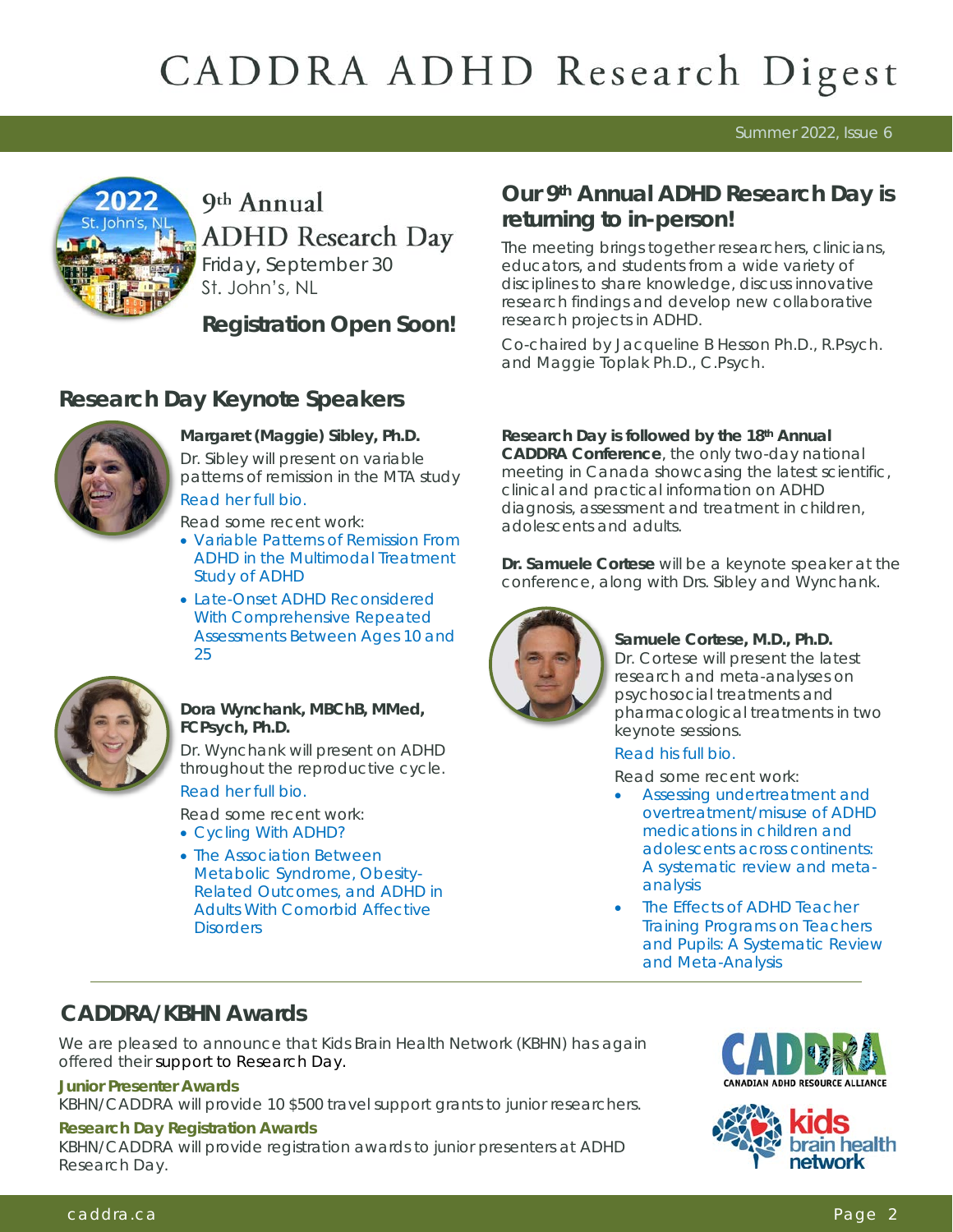Summer 2022, Issue 6

# **CADDRA Member Research Achievements**

CADDRA member names are bolded.

#### **Presentations**

**2022 Canadian Society for the Study of Education Conference Virtual May 14-20, 2022**

*The impact of COVID-19 and the role of parental involvement factors in school absenteeism.* Krause, A., **Rogers, M.,** Ritchie, T., **Climie, E.A., Corkum, P., Jiang, Y.**, Mah, J.W.T. Oral presentation.

**Development 2022: A Canadian Conference on Developmental Psychology Calgary, Alberta June 15-16, 2022**

*Risk Factors for mental health problems in children and youth during the COVID-19 pandemic.* Ritchie, T., **Rogers, M.**, Mah, J., Krause, A., Y., **Jiang, Y., Corkum, P.**, **Climie, E.A.** Lightening Talk.

*Physical activity and mental health in children with attention-deficit/hyperactivity disorder during COVID-19.* Curry, C., **Climie, E.A., Corkum, P., Jiang, Y.,**  Krause, A., Mah, J., Ritchie, T., **Rogers, M.** Poster presentation.

*Perinatal maternal anxiety and offspring ADHD symptoms through epigenetic age acceleration: DNA methylation: A preliminary research proposal.*  Lowe, C., **Climie, E.A.,** Letourneau, N., Ross, K. M. Poster presentation.

*ADHD VIBES: Impact of a virtual behavioural support intervention on mental health in children with ADHD.*  **Miller, C., Climie, E. A.,** Wilcox, G., Kowbel, A., Hai, T., Lemay, J.F. Poster presentation.

*Self-Stigma and Self-Esteem: The Experience of Youth with ADHD Across Ages 8 to 17.* Jelinkova, K., **Climie, E.A**. Poster presentation.



#### **Canadian Psychological Association's 83rd**

**Annual National Convention Calgary, Alberta June 17-19, 2022** *How Okay Are You? The Strengths and Resilience of Children with ADHD.* Charabin, E., **Climie, E.A.** Poster presentation.

*The Relationship Between Self-Stigma and Self-Esteem in Youth with ADHD.* Jelinkova, K., **Climie, E.A.** Poster presentation.

*Parent-Child Reported Strengths in Children with ADHD.* **Miller, C., Climie, E.A.** Poster presentation.

*Mindfulness-based interventions and emotional dysregulation in Attention-Deficit/Hyperactivity Disorder (ADHD): A systematic review.* Gamboa, J., **Climie, E.A**. Poster presentation.

*Enhancing Children's Reading Development: Psychometric Properties of the Reading Readiness Screening Tool.* Minhas, P., **Miller, C.**, **Climie, E.A**. Poster presentation.

*Impact of ADHD VIBES support for children with ADHD and their families during COVID-19 on academic engagement and motivation.* Wilcox, G., Kowbel, A., **Miller, C., Climie, E.A., Hai, T.**, Lemay, J.F. Poster presentation.

*Maternal distress, DNA methylation and ADHD: A systematic review.* Lowe, C., Ross, K. M., **Climie, E.A**. Poster presentation.

### We Want to Hear from You!

This digest will highlight achievements by CADDRA members and students.

Please submit by the first of each publication month (March, June, September, December).

Email **[stacey.espinet@caddra.ca](mailto:stacey.espinet@caddra.ca)**.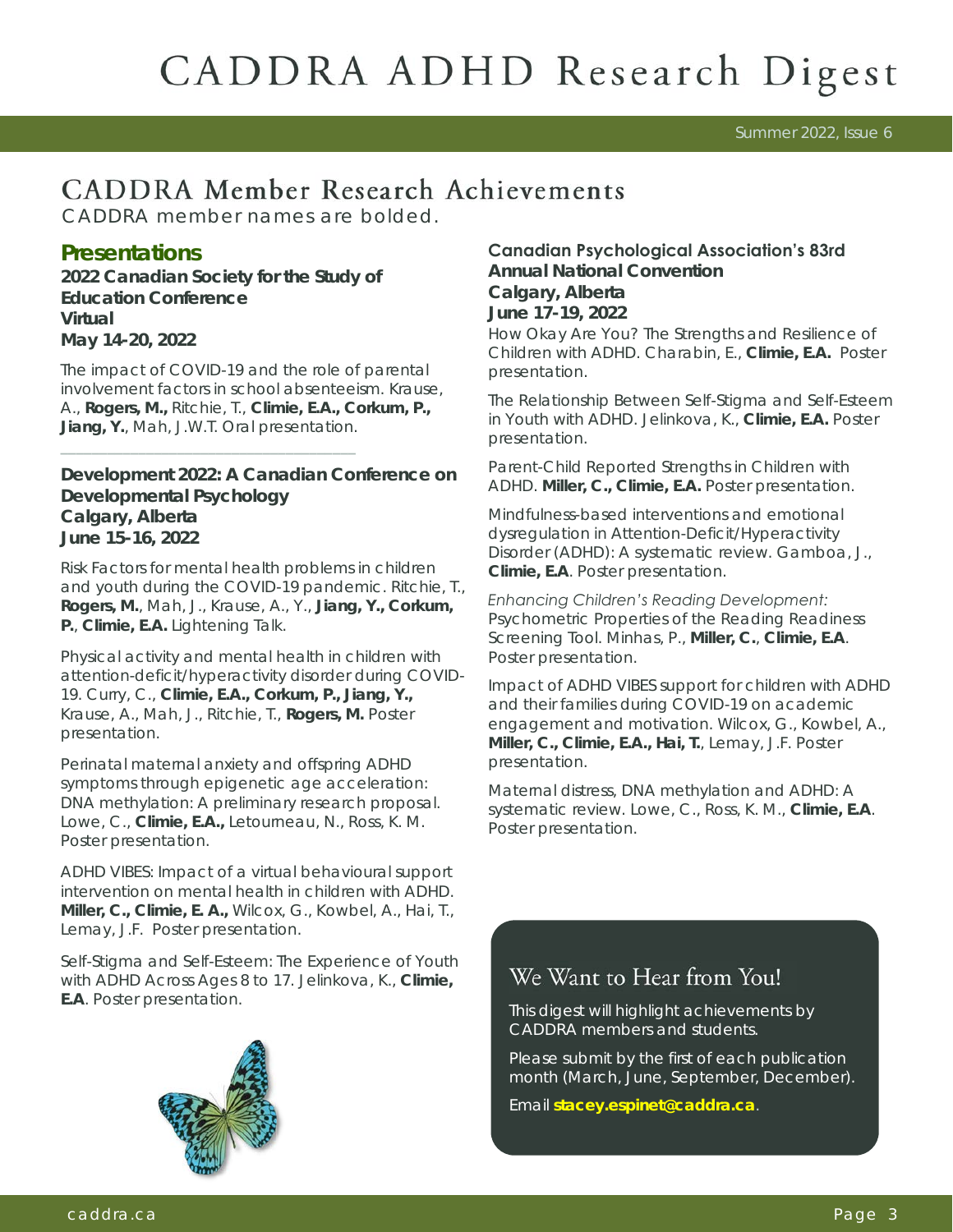#### Summer 2022, Issue 6

# **CADDRA** Member **Research Achievements**<br>CADDRA member names are bolded.

**Publications** (from the past 3 months) *[Real-world correlates of judgment and decision-making](http://keithstanovich.com/Site/Research_on_Reasoning_files/Toplak_West_Stanovich_JBDM_2017.pdf)  [paradigms in developmental samples.](http://keithstanovich.com/Site/Research_on_Reasoning_files/Toplak_West_Stanovich_JBDM_2017.pdf)* **Toplak, M.E.** Cognitive Sophistication and the Development of Judgment and Decision-Making.

*[Measurement-Informed Care in Attention-Deficit/](https://www.researchgate.net/publication/360532359_Measurement-Informed_Care_in_Attention-DeficitHyperactivity_Disorder_ADHD) [Hyperactivity Disorder \(ADHD\).](https://www.researchgate.net/publication/360532359_Measurement-Informed_Care_in_Attention-DeficitHyperactivity_Disorder_ADHD)* **Weiss, M.D.,** Stein, A. Child and Adolescent Psychiatric Clinics.

*[The association between ADHD and the severity of COVID-](https://journals.sagepub.com/doi/pdf/10.1177/10870547211003659)[19 infection.](https://journals.sagepub.com/doi/pdf/10.1177/10870547211003659)* Merzon, E., **Weiss, M.D.**, Cortese, S., Rotem, A., Schneider, T., Craig, S.G., Vinker, S., Golan Cohen, A., Green, I., Ashkenazi, S., Weizman, A. Journal of Attention Disorders.

*[Cognitive and neuroimaging profiles of older adults with](https://journals.sagepub.com/doi/pdf/10.1177/10870547211060546)  [attention deficit/hyperactivity disorder presenting to a](https://journals.sagepub.com/doi/pdf/10.1177/10870547211060546)  [memory clinic.](https://journals.sagepub.com/doi/pdf/10.1177/10870547211060546)* **Callahan, B.L.,** Ramakrishnan, N., Shammi, P., Bierstone, D., Taylor, R., Ozzoude, M., Goubran, M., Stuss, D.T., Black, S.E. Journal of Attention Disorders.

*Characterizing the ASD–[ADHD phenotype: measurement](https://acamh.onlinelibrary.wiley.com/doi/abs/10.1111/jcpp.13609)  [structure and invariance in a clinical sample.](https://acamh.onlinelibrary.wiley.com/doi/abs/10.1111/jcpp.13609)* Krakowski, A.D., Cost, K.T., Szatmari, P., Anagnostou, E., **Crosbie, J.**, Schachar, R., Duku, E., Georgiades, S., Ayub, M., Kelley, E., Nicolson, R. Journal of Child Psychology and Psychiatry.

*[Mostly worse, occasionally better: impact of COVID-19](https://pubmed.ncbi.nlm.nih.gov/33638005/)  [pandemic on the mental health of Canadian children and](https://pubmed.ncbi.nlm.nih.gov/33638005/)  [adolescents.](https://pubmed.ncbi.nlm.nih.gov/33638005/)* Cost, K.T., **Crosbie, J.**, Anagnostou, E., Birken, C.S., Charach, A., Monga, S., Kelley, E., Nicolson, R., Maguire, J.L., Burton, C.L., Schachar, R. European child & adolescent psychiatry.

#### *[Shared and Distinct Patterns of Functional Connectivity to](https://www.frontiersin.org/articles/10.3389/fpsyg.2022.826527/full)  [Emotional Faces in Autism Spectrum Disorder and Attention](https://www.frontiersin.org/articles/10.3389/fpsyg.2022.826527/full) [-Deficit/Hyperactivity Disorder Children.](https://www.frontiersin.org/articles/10.3389/fpsyg.2022.826527/full)* Safar, K.,

Vandewouw, M.M., Pang, E.W., de Villa, K., **Crosbie, J.**, Schachar, R., Iaboni, A., Georgiades, S., Nicolson, R., Kelley, E., Ayub, M. Frontiers in Psychology.

*Psychometric properties and validation of the Parent Cognitive Error Questionnaire: A measure of parental attributions of child problems.* **Jiang, Y.**, Delucchi, K., Kaiser, N., Hinshaw, S., McBurnett, K., Pfiffner, L. Research on Child and Adolescent Psychopathology. Advance online publication.

#### **In the Media**

*Screen time and sleep for youth with ADHD during COVID-19.* **Jiang, Y**. Attention Magazine.

### **Important Dates**

**Mitacs Elevate Spring 2022** Application deadline: **July 6, 2022** [Find out more](https://www.mitacs.ca/en/programs/elevate/program-details/postdoctoral-fellows?utm_source=ClickDimensions&utm_medium=Email&utm_campaign=Mitacs_Newsletter_Email_MAY2022&_cldee=3PvVwzdSXMZtaULJXH9jtuF6g4RTxvVMIpi2ASBvVVMl1oUlT2y02F5opZiSmDaV&recipientid=cont) 

**Child-Bright Training Innovation Fund**  Application deadline: **September 15, 2022**  [Find out more](https://www.child-bright.ca/training-innovation-fund)

**Ontario Brain Institute: Open Call for Integrated Discovery Programs**  Application deadline: **September 15, 2022**  [Find out more](https://braininstitute.ca/register-to-apply) 

#### **Upcoming Events**

**Kids Brain Health Congress 2022**  Kids Brain Health Network will be holding their 12th annual conference in partnership with the DOHaD World Congress.

Vancouver, BC, **August 27-31, 2022** [Register here](https://www.dohad2022.com/registration)

**Family Engagement in Research Certificate Program**

A 10-week course delivered online by CanChild and Kids Brain Health Network in partnership with McMaster Continuing Education. The course is designed for researchers (graduate students, research coordinators, investigators) and family members (parents, siblings, grandparents) who have an interest in child health research and family-researcher partnerships.

Fall 2022 Cohort, **September 19 – November 27, 2022** [Register here](https://kidsbrainhealth.ca/index.php/training/training-careers-opp/family-engagement-in-research-course/) 

### Advertise ADHD Research Jobs & Volunteer Opportunities

Send your information to: **[stacey.espinet@caddra.ca](mailto:stacey.espinet@caddra.ca)**

Information **must** be submitted by **the first of each publication month** (March, June, September, December).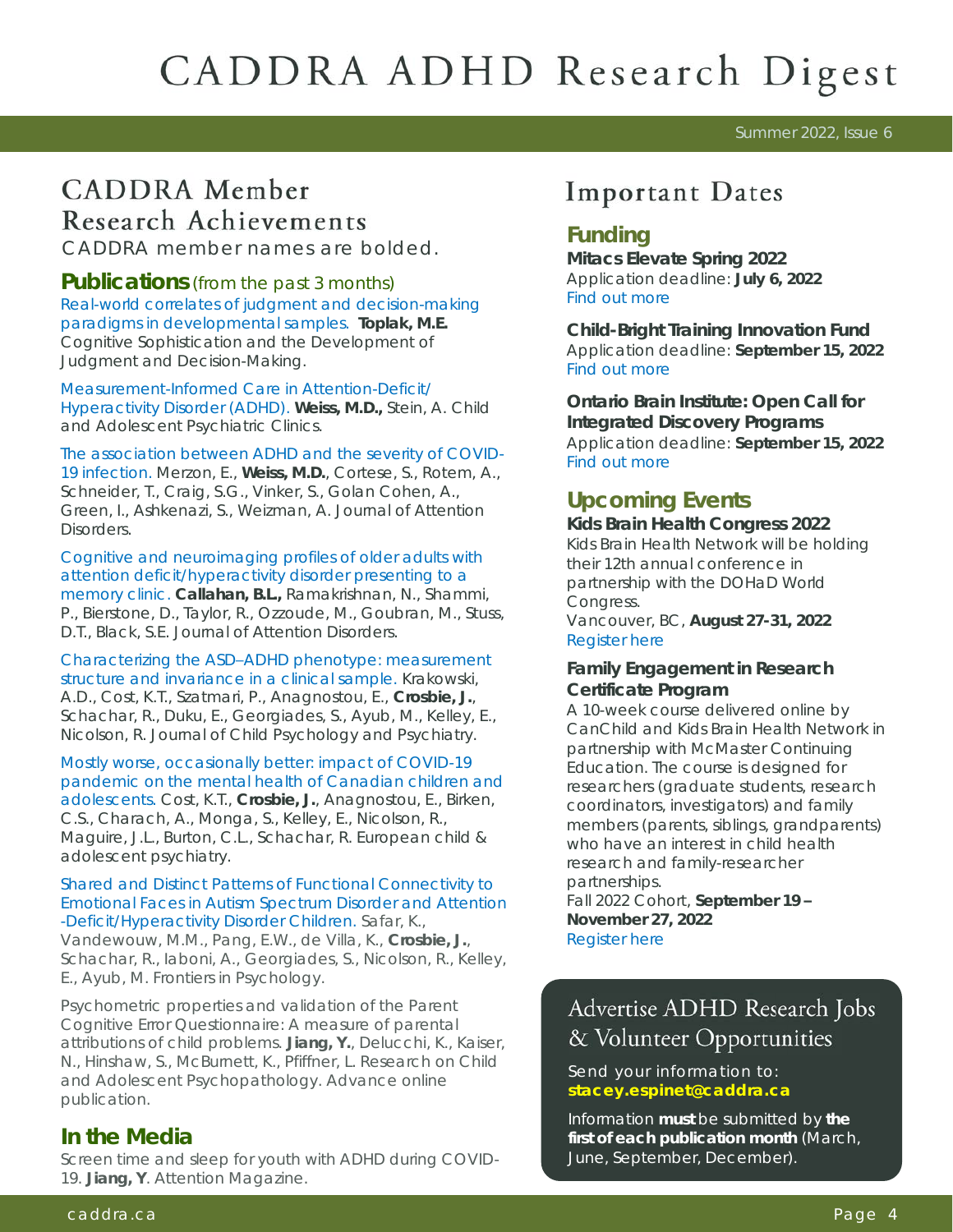Summer 2022, Issue 6

## **Student Achievements**

Names of CADDRA members and their students' names are bolded.

#### **Thesis**

**Matt Orr, Dalhousie University**. *A user-centered approach to the development of an elearning program for classroom teachers of students with disruptive classroom behaviour.* Submitted in partial fulfilment of the requirements for the degree of Doctor of Philosophy. **Supervisor: Dr. Penny Corkum**

#### **Degree Completion**

**Gwendolyn Adams-Sadiqi, Saint Paul University**, Master of Arts, School of Counselling, Psychotherapy, and Spirituality. **Supervisor: YuanYuan Jiang** 

#### **Publications** (from the past 3 months)

*[A cohort study examining the association between](https://www.ncbi.nlm.nih.gov/pmc/articles/PMC9126277/)  [children's ADHD symptoms, internalizing](https://www.ncbi.nlm.nih.gov/pmc/articles/PMC9126277/) symptoms, and [mindful parenting during the Covid-19 pandemic.](https://www.ncbi.nlm.nih.gov/pmc/articles/PMC9126277/)*  O'Rielly, H, **Rogers, M., Ritchie, T**., Ogg, J., Santuzi, A., Shelby, E. Pediatrics and Child Health.

*[The effects of ADHD symptomatology and academic](https://onlinelibrary.wiley.com/doi/abs/10.1002/pits.22632)  [enabling behaviours on undergraduate academic](https://onlinelibrary.wiley.com/doi/abs/10.1002/pits.22632)  [achievement](https://onlinelibrary.wiley.com/doi/abs/10.1002/pits.22632)*. Dou, T., **Oram, R**., & **Rogers, M.** Psychology in the Schools.

*[Parental involvement in education and academic](https://journals.sagepub.com/doi/abs/10.1177/08295735221092959)  [achievement in adolescents with Attention-Deficit/](https://journals.sagepub.com/doi/abs/10.1177/08295735221092959) [Hyperactivity Disorder](https://journals.sagepub.com/doi/abs/10.1177/08295735221092959)*. **Musabelliu, G.,** Wiener, J., & **Rogers, M**. Canadian Journal of School Psychology. Online First.

*[Mindfulness-Based Cognitive Therapy \(MBCT\) and](https://ojs.stanford.edu/ojs/index.php/intersect/article/view/2035)  [ADHD Undergraduate Students: A Commentary on](https://ojs.stanford.edu/ojs/index.php/intersect/article/view/2035)  [Randomized Controlled Trial Results.](https://ojs.stanford.edu/ojs/index.php/intersect/article/view/2035)* **Wozniak J.**  Intersect: The Stanford Journal of Science, Technology, and Society.

#### **Presentations**

#### **Canadian Psychological Association's 83rd Annual**

**National Convention Calgary, Alberta**

**June 17-19, 2022** *Feasibility and Implementation of a Virtual Behavioural Support Intervention for Children with ADHD.* **Hai, T.**, Lemay, J.F., Gaber, J., Kowbel, A., **Miller, C., Climie, E.A.,**  Wilcox, G. Poster presentation.

# **Study Recruitment**

**Better Nights, Better Days (BNBD)** A free, evidence-based eHealth program to support parents of children aged 4 to 12 years with neurodevelopmental disorders who experience sleeping problems. [Read about the program](https://ndd.betternightsbetterdays.ca/can-i-participate-0)  [Sign up to participate](https://redcap.its.dal.ca/surveys/?s=XALXWHCNDFX8LKDC)

**York University: Secret Agent Society: Operation Regulation – Virtual Trial**  An invitation to a research study for families with children between 8-13 years of age with a neurodevelopmental disability. [Read the flyer](http://caddra.joynadmin.org/documents/1033/62a76d0ff93a6145e47d9612.pdf) 

#### **SNAPPER Trial**

A stratified randomised controlled trial to evaluate the clinical and cost-effectiveness of stimulant compared with non-stimulant medication for adults with ADHD and a history of psychosis or bipolar disorder.

To participate, contact [rajesh.nair@cntw.nhs.uk](mailto:rajesh.nair@cntw.nhs.uk) 

### Need to Recruit Study Participants?

Advertise at no cost on the CADDRA website. Complete **[this form](https://form.jotform.com/90555799981276)** to submit your information. **[View](https://www.caddra.ca/research-studies-listings/)** CADDRA's current list of research studies.

### **CADDRA Welcomes a Summer Student**



**Priyanka Minhas**  Psychology Student University of Calgary

Priyanka's work at CADDRA this summer will be focused on translating ADHD research to support clinical work through literature searches and summaries, infographics, and papers.

Summer placement is funded by the Government of Canada's Canada Summer Jobs program.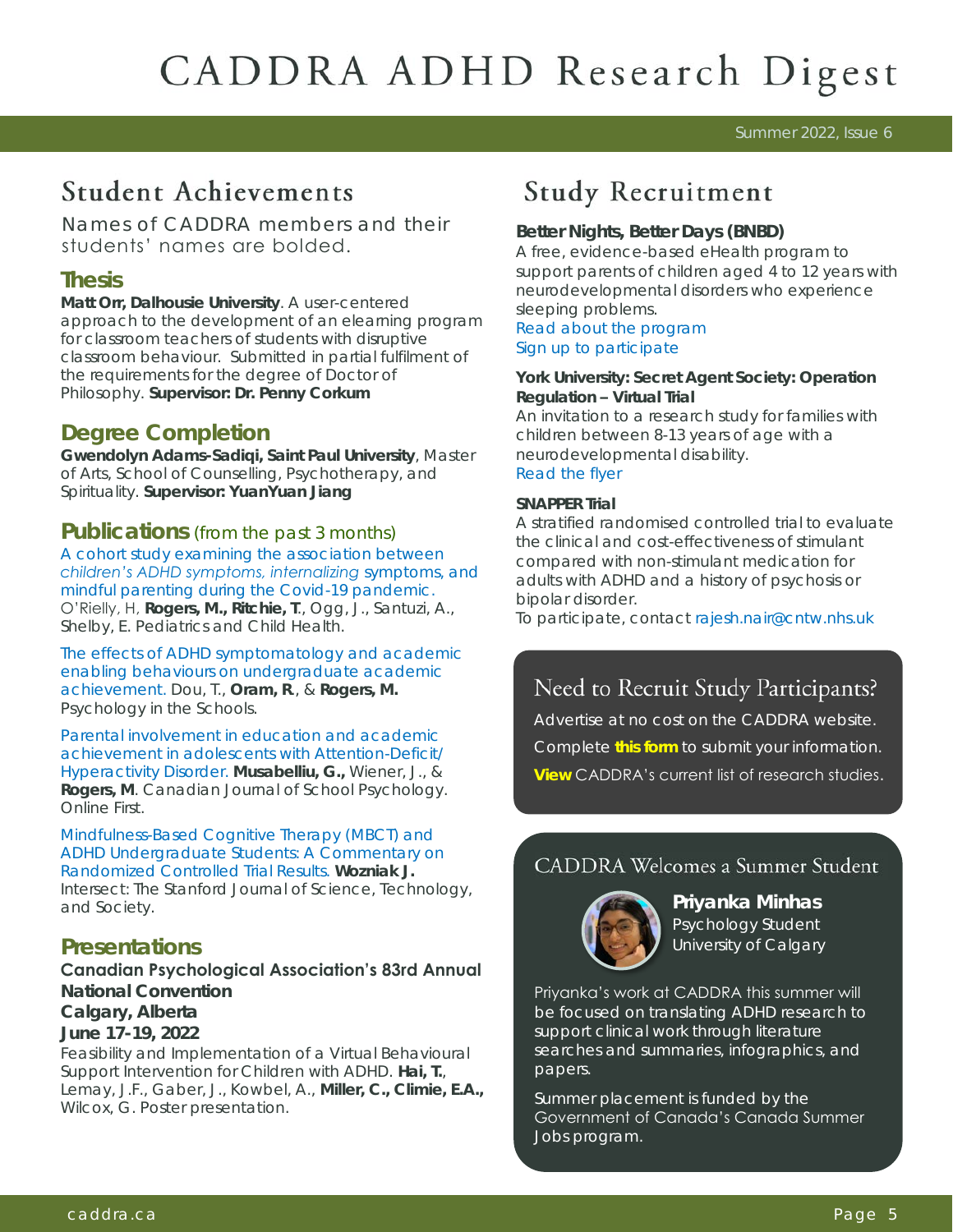Summer 2022, Issue 6

# ADHD Research in the News

**Updated estimates of ADHD Prevalence and Comorbidity** 

A recent US study of 11,878 children aged 9 to10 estimates the national prevalence of ADHD, as defined by multiple informants, at 3.5% for this age group. Of these cases, 70% had a comorbid psychiatric disorder. Nearly 1/3 had comorbid anxiety (27.4%) or behavioral disorder (30.9%), while 21% had a mood disorder. High genetic loading was associated with a 63% increased risk for ADHD. [Story](https://www.psychiatryadvisor.com/home/topics/adhd/prevalence-estimates-for-adhd-and-comorbid-medical-conditions/?utm_source=newsletter&utm_medium=email&utm_campaign=pa-update-hay-20220518&cpn=&hmSubId=vOn4QEeZ96g1&hmEmail=zZjBoV7X_kswzOcRHEp9qgPakzuhiBC7gqbP) [Article](https://pubmed.ncbi.nlm.nih.gov/35427730/)

**Study finds potential mechanism for Dopamine removal at the synapse** 

This study finds that the dopamine transporter (DAT) relies on potassium for dopamine removal. This helps to clarify the molecular mechanism for dopamine removal from the synapse, paving the way for improved pharmaceutical development that modifies rather than blocks dopamine uptake. [Story](https://www.sciencedaily.com/releases/2022/05/220518101746.htm) [Article](https://pubmed.ncbi.nlm.nih.gov/35508541/)

**Genetic risk for ADHD predicts poor health outcomes** 

The role of ADHD genetic liability (i.e., polygenic risk score) on somatic health conditions in mid-to-late life was examined in a general population sample (N = 10,645), untreated and undiagnosed for ADHD. Results suggest that polygenic risk for ADHD is moderately associated with somatic health problems in adulthood, particularly cardiometabolic outcomes (obesity, peripheral vascular disease, heart failure and cerebrovascular disease). These associations are partially mediated by life-course risk factors (i.e., education, BMI, tobacco use and alcohol misuse). **Article** 

**Autonomic arousal profiles may inform personalized intervention for ADHD**  Autonomic arousal profiles (i.e., heart rate variability) were examined in 106 children/ adolescents with autism, ADHD, autism/ADHD, and neurotypical controls examined during restingstate, a 'passive' auditory oddball task and an 'active' response conflict task. Compared to those without ADHD, those with ADHD showed hypoarousal during resting and passive states, whereas those with autism showed hyper-arousal during active state. [Article](https://doi.org/10.1007/s10803-021-05244-w) 

# Topics of Discussion

#### **Vegetable intake and ADHD**

Fruit and vegetable intake is inversely associated with severity of inattention in a pediatric population with ADHD symptoms: the MADDY Study [Story](https://tylerpaper.com/lifestyle/health/dietary-intake-tied-to-inattention-with-adhd/article_4ef207a0-dce1-513a-a0d0-560afb5c1a7a.html) [Article](https://www.tandfonline.com/doi/full/10.1080/1028415X.2022.2071805) 

**Could Vitamin Supplementation Benefit Kids with ADHD?**

A study compared 135 medication-free children who took either micronutrients (i.e. high dose of vitamins and minerals, along with some amino acids and antioxidants) for eight weeks and 55 kids who took a placebo. Children who received the micronutrients were three times as likely to see a significant reduction in ADHD symptoms compared to kids who took the placebo. [Story](https://www.verywellmind.com/study-finds-benefit-in-vitamin-supplementation-for-kids-with-adhd-5271250) [Article](https://www.jaacap.org/article/S0890-8567%2821%2900473-1/fulltext) 

Did you attend CADDRA's recent Fireside Chat on June 14?

Bringing "Research" into your Clinical Practice: the why's, what's, how-to's, and all the rest?



Drs. Carlin Miller (L), Maggie Toplak (C) and Ainslie Gray (R) held a lively discussion on integrating research into clinical practice to support patient care.

For further reading on this important topic, [this article](https://static1.squarespace.com/static/5934abbb1b631ba4718d4c2d/t/6176e3a66ed9485493abe55a/1635181478517/Persons+et+al.in+press.Database+paper.Cognitive+and+Behavioral+Practice.docx.pdf) is aimed at providing step-by-step guidance to support clinicians in creating a research database from the data they collect to guide their clinical work.

Clinicians who collect progress monitoring data from their clients to guide their clinical work are accruing valuable research data that can contribute to the research literature.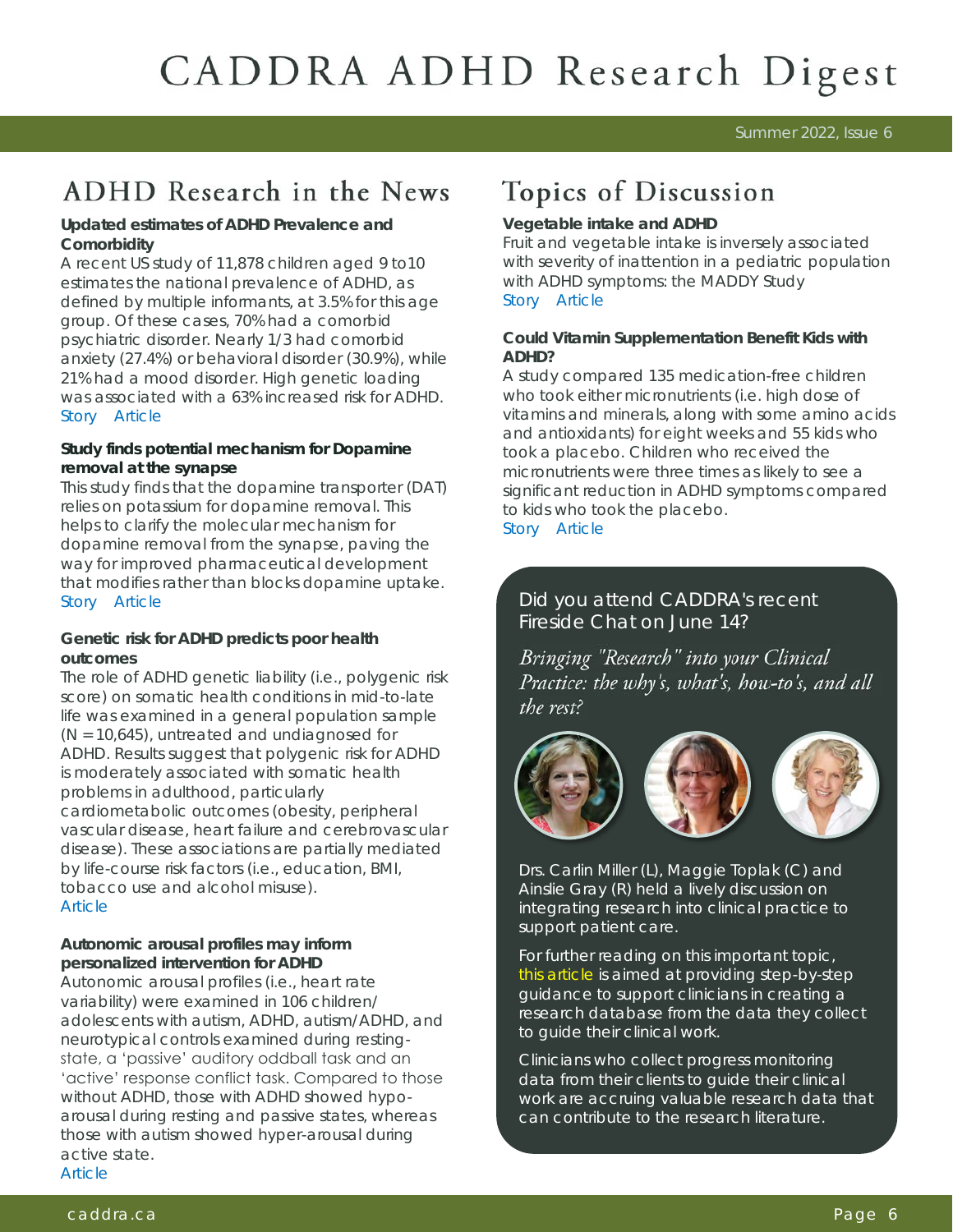Summer 2022, Issue 6

# Researcher Spotlight



**Maggie Toplak, Ph.D., C.Psych. Associate Professor** Department of Psychology York University

**Core Member** LaMarsh Centre for Child and Youth Research

**CADDRA Research Committee Chair** 

Dr. Toplak describes her academic journey to her current research position.



She tells us about her new book titled *[Cognitive Sophistication and the](https://www.elsevier.com/books/cognitive-sophistication-and-the-development-of-judgment-and-decision-making/toplak/978-0-12-816636-9)  [Development of Judgment and Decision](https://www.elsevier.com/books/cognitive-sophistication-and-the-development-of-judgment-and-decision-making/toplak/978-0-12-816636-9) [-Making](https://www.elsevier.com/books/cognitive-sophistication-and-the-development-of-judgment-and-decision-making/toplak/978-0-12-816636-9) [-](https://www.elsevier.com/books/cognitive-sophistication-and-the-development-of-judgment-and-decision-making/toplak/978-0-12-816636-9)*

And she shares two key pieces of advice for students and trainees:

- 1. Never give up
- 2. Find something that makes you happy

**Q Tell us about your academic background and current position.**

**MT** I am an Associate Professor in the Department of Psychology at York University. I completed a PhD in School and Clinical Child Psychology at OISE/University of Toronto. I also completed training in teacher education at the Primary/Junior level. I am a registered psychologist with the College of Psychologists of Ontario, working with children, youth and families. I am also a member of the LaMarsh Centre for Child and Youth Research at York University.

**Q Tell us something unique or interesting about yourself.**

This might be the hardest question to answer! I used to be an amateur painter (paintings, not walls) and I love going to art galleries. I really began to appreciate great art when I had to draw an egg for an art class – do you know how hard it is to draw a good egg?

**Q Why did you choose your research area of focus?**

The focus of my research is on judgment, decision-making and rational thinking, including their associations with individual differences in cognitive abilities and performance-based measures of executive function. My research has been informed by using participants across the lifespan (developmental and adult samples) and with special populations, including youth with ADHD, young offenders and pathological gamblers.

I have always been interested in study of reasoning and decision-making. Prior to my position at York University, my postdoctoral fellowship involved conducting research with adolescents diagnosed with ADHD. This unique group of youth are characterized as struggling with inattention, hyperactivity and impulsivity, but it has also been well-documented that they are susceptible to making poor life choices that result in negative life outcomes. I took away several important observations from this postdoctoral experience that have significantly shaped my research program. I realized that there was still considerable work to be done to operationalize several cognitive competences, such as time perception (the funded topic of my postdoc), executive functioning and decision-making in the field of ADHD. What I found particularly surprising was how much work was still needed to understand these constructs in community and non-clinical samples. I became sensitized to the difference between cognitive abilities related to the capacity and efficiency of information processing mechanisms versus performance based on less structured environments where the "right answer" or even how to approach solving the problem may be unclear. The former seemed to reflect competencies that are measured on intelligence and executive function tasks, but the latter seemed to be more characteristic of judgment and decision-making situations. It also became apparent that more work was needed to better understand judgment and decision-making in community samples of children and youth. Without having a reference point to findings based on community and/or non-clinical samples, this made it challenging to build a literature on decision-making in ADHD at that time. Time perception was the focus of my postdoctoral fellowship, but I was most compelled by my study of the Iowa Gambling Task (IGT), a